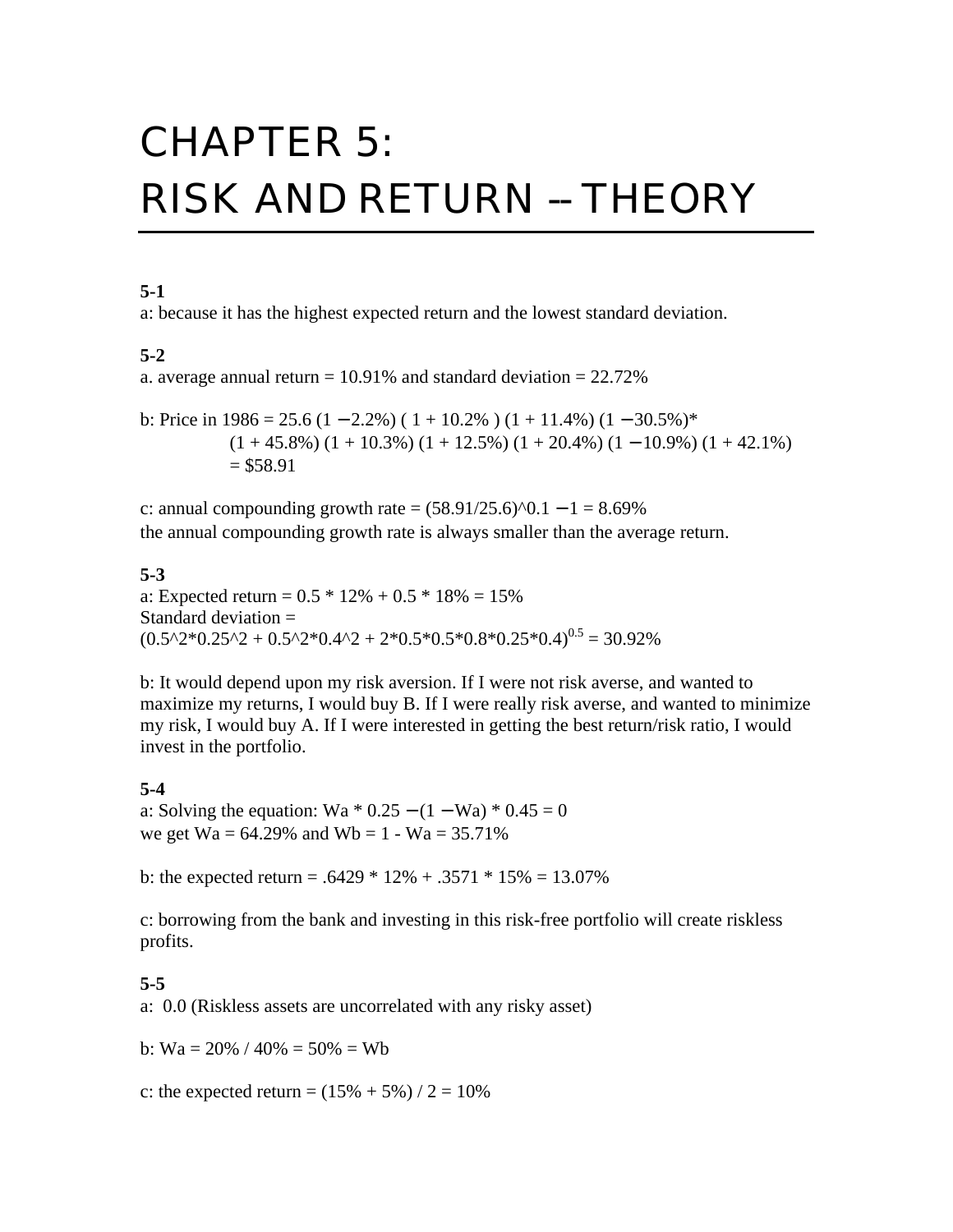# **5-6**

the expected return =  $0.3 * 15\% + 0.4 * 20\% + 0.3 * 35\% = 23\%$ the standard deviation =  $(0.3^2 \times 10.2^2 + 0.4^2 \times 0.4^2 + 0.3^2 \times 0.7^2)$  $+ 2*0.3*0.4*0.5*0.2*0.4 + 2*0.3*0.3*0.7*0.2*0.7$  $+ 2*0.4*0.3*0.9*0.4*0.7$ <sup>0.5</sup> = 40.13%

#### **5-7**  $1.5 * 10\% = 15\%$

# **5-8**

the expected return =  $5\% + 0.9 * (12.5\% - 5\%) = 11.75\%$ 

# **5-9**

the expected return for the stock market =  $12.5\%$  \*  $(1 + 20\%) = 15\%$ the expected return for the stock =  $5\% + 0.9 * (15\% - 5\%) = 14\%$ the percentage increase in the stock's expected return =  $14\%/11.75\% - 1 = 19.15\%$ 

# **5-10**

Beta =  $(15\% - 5\%) / (12\% - 5\%) = 1.43$ 

# **5-11**

Conditional expected return of this mutual fund =  $5\% + 1.4$  (12\% – 5\%) = 14.8\% Mutual fund actually underperformed by 0.8% a year relative to the yardstick of CAPM.

# **5-12**

the portfolio's beta =  $0.4 * 1.2 + 0.3 * 0.9 + 0.3 * 1.8 = 1.29$ the expected return of this portfolio =  $5\% + 1.29*(12\% - 5\%) = 14.03\%$ 

# **5-13**

a: Solving  $12\% * Wsp + 5\% * (1 - Wsp) = 10\%$ we get  $Wsp = 71.43%$ b:  $71.43\% * 1.0 = 0.7143$ 

# **5-14**

a: 1.0

b: 12%

c. Not if markets are reasonably efficient. The trading costs incurred by active trading then will cause active money managers to fall short of the index.

# **5-15**

a:  $5\% + 1.2 * (6.5\% - 5\%) + 0.5 * (4.3\% - 5\%) + 0.8 * (8.0\% - 5\%) + 1.6 * (7.5\% - 5\%)$  $= 12.85\%$ 

b: the actual return would be